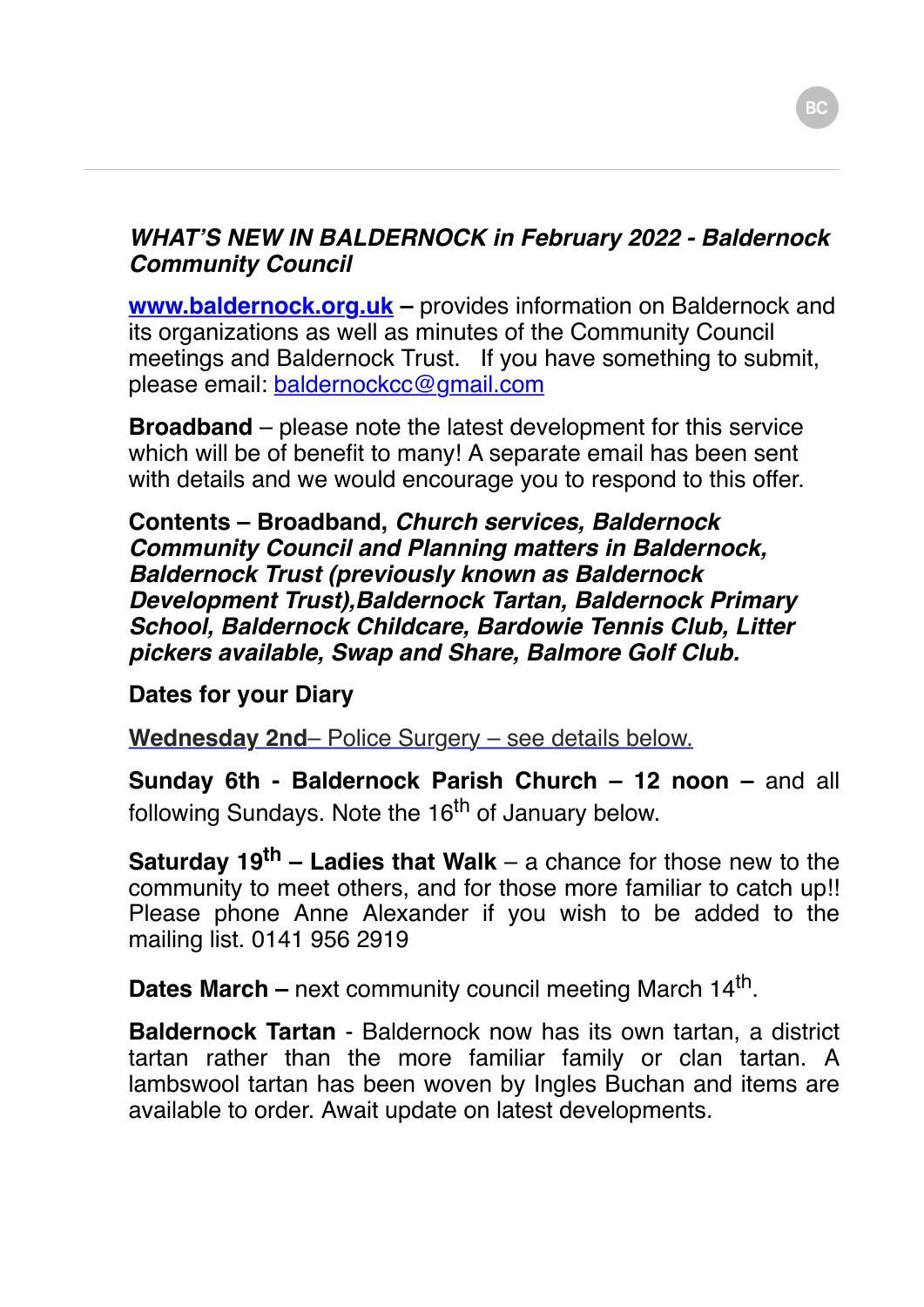## *Information on the above events and local organisations*

**Baldernock Community Council –** next meeting is on Monday March 14<sup>th</sup> 2022. We hope to have this meeting in the church hall and will keep you posted on this. As yet there is no news concerning the tree planting in Baldernock from Caledonian Properties. We continue to represent the community on issues of concern so please contact us on [baldernockcc@mail.com](mailto:baldernockcc@mail.com)

**The Baldernock Trust** is the new name for Baldernock Community Development Trust. Look out for our new logo which was launched at November's AGM. A leaflet bearing the logo and information about The Trust and its work is currently being designed and will be delivered to all Baldernock households.

The Trust and Baldernock Community Council continue to press **Openreach** to make progress with Baldernock's Community Fibre Partnership, with the active support of our local MSP, Rona Mackay.This much delayed project is designed to bring fttp ultrafast broadband to almost all parts of Baldernock, benefitting everyone and desperately needed by residents with very slow or unreliable . There is more information at

[https://www.baldernock.org.uk/broadband.](https://www.baldernock.org.uk/broadband) If you have any questions, please contact Lesley at [lesley.wiseman@hotmail.com](mailto:lesley.wiseman@hotmail.com). (**See above for latest developments on this**!)

The Trust's project to build a purpose-built nursery building at the school is progressing slowly. The Trust's tree planting project is ongoing, as are its efforts to make the Church Hall a more welcoming community space for community activities including events for teenagers which it hopes to organise in the course of this year, along with other social events as Covid restrictions are eased. The Trust also supports local initiatives to facilitate active travel. If you would like to find our more or volunteer for any of The Trust's activities, please email [baldernockcdt@gmail.com](mailto:baldernockcdt@gmail.com).

The Trust is a 'Keep Scotland Beautiful Hub' with litter pickers and other equipment for you to borrow for litter picking at any time. Please contact Jane at [jp.logan@yahoo.co.uk](mailto:jp.logan@yahoo.co.uk) to borrow these.

The Trust has a Facebook page that you can use to post news of interest to the community or items

[to swap or share: https://www.facebook.com/Baldernock-](https://www.facebook.com/Baldernock-Community-Development-Trust-%20147910135888506/)Community-Development-Trust- 147910135888506/ There is more information about The Trust at [https://www.baldernock.org.uk/bcdt.](https://www.baldernock.org.uk/bcdt)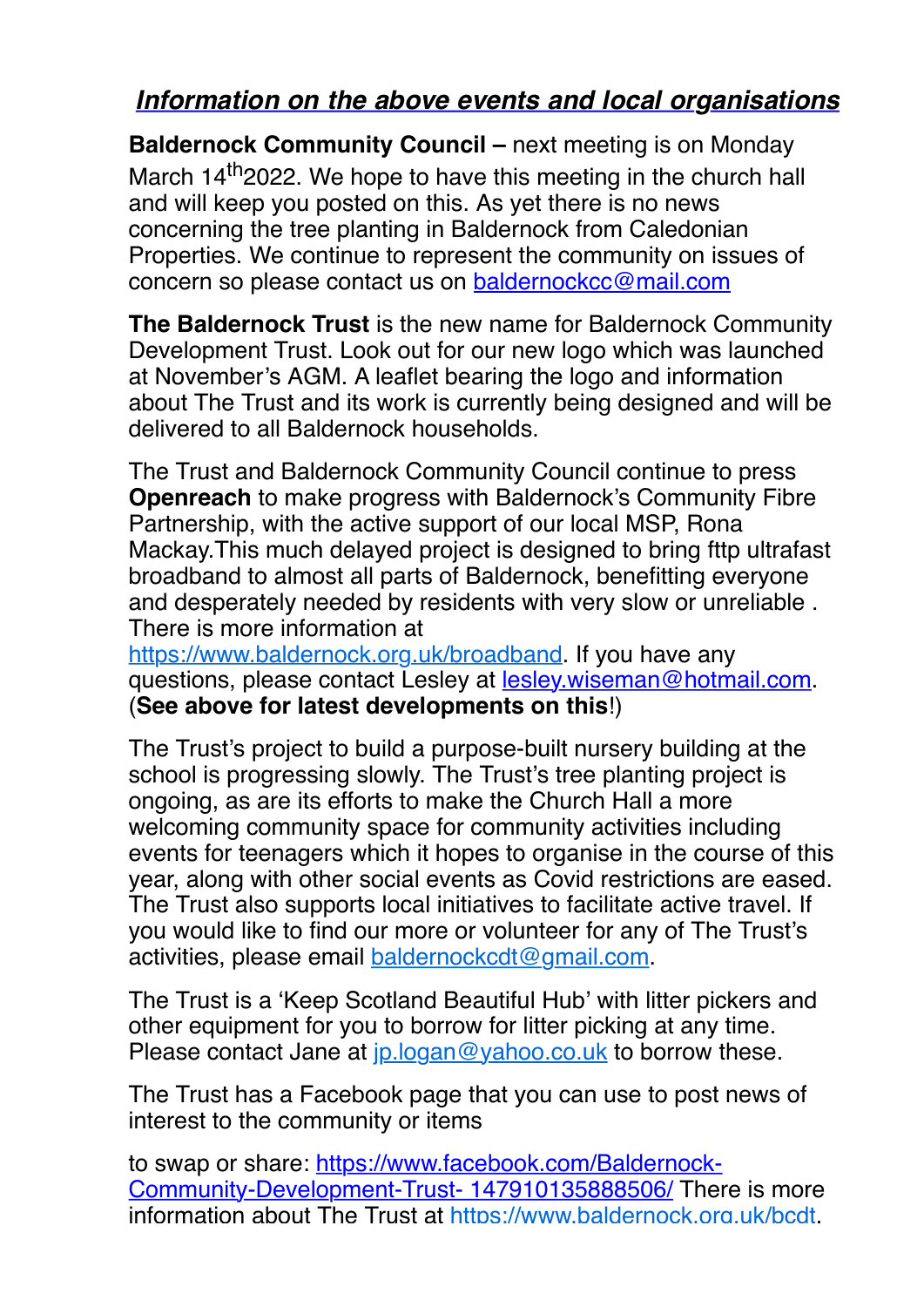information about The Trust at [https://www.baldernock.org.uk/bcdt.](https://www.baldernock.org.uk/bcdt)org.uk/bcdt.org.uk/bcdt.org.uk/bcdt.org.uk/b<br>2001 - Paris Andrew Maria San Andrew Maria San Andrew Maria San Andrew Maria San Andrew Maria San Andrew Maria To help with any There is more information about The Trust at [https://www.baldernock.org.uk/bcdt.](https://www.baldernock.org.uk/bcdt) To help with any of The Trust's projects and activities, suggest new ones, join The Trust or find out more, please contact us at [baldernockcdt@gmail.com.](mailto:baldernockcdt@gmail.com)

**Police Surgery** – Emma Davidson (Baldernock Community Policeman) and PC Dan Harris (Lennoxtown community officer) will be hosting a surgery ("Cuppa with a copper") at the Fells café at the beginning of every month between 11am and 1pm. This is an open invitation to the entire community should they have something they wish to discuss and feel more comfortable in a face-to-face setting. This is open to all EDC residents regardless of where they live this location just feels the best.

**Baldernock Childcare** We offer nursery places for 2 - 5-year-olds every day during term time (9am until 2pm) and funding is available from East Dunbartonshire for eligible 2-year-olds and all 3+ year olds. We also provide Afterschool care Monday - Thursday during term time. For enquiries, please contact us on 0141 9552343 or [edbaldernock@glow.org.uk](mailto:edbaldernock@glow.org.uk).

**Bardowie Tennis Club - is fully open and welcomes players of any standard -** please contact Ron Montgomery on 07584-354775 by text or phone for more information.

**Balmore Golf Club** - welcome local residents to join the club as **social members**. There is no charge for this category of membership. Social members have access to the members lounge and restaurant where they will find an excellent choice of dishes from the menu and a varied choice of drinks from our well stocked bar. If this is of interest email the secretary at [balmoresecretary@btconnect.com](mailto:balmoresecretary@btconnect.com)

[balmoregolf@btconnect.com.](mailto:balmoregolf@btconnect.com)

**Prayers –** some local families and individuals are gathering on-line to pray for our community and beyond. If you would like to join this group or contact them, please email [baldernockprayers@gmail.com](mailto:baldernockprayers@gmail.com)

## *Points of Contact*

**Email** – Baldernock Community Council [baldernockcc@gmail.com](mailto:baldernockcc@gmail.com)

**Facebook** – Baldernock Community Development Trust – including the **Trusts Swop and Share Facility** [baldernockcdt@gmail.com](mailto:baldernockcdt@gmail.com)